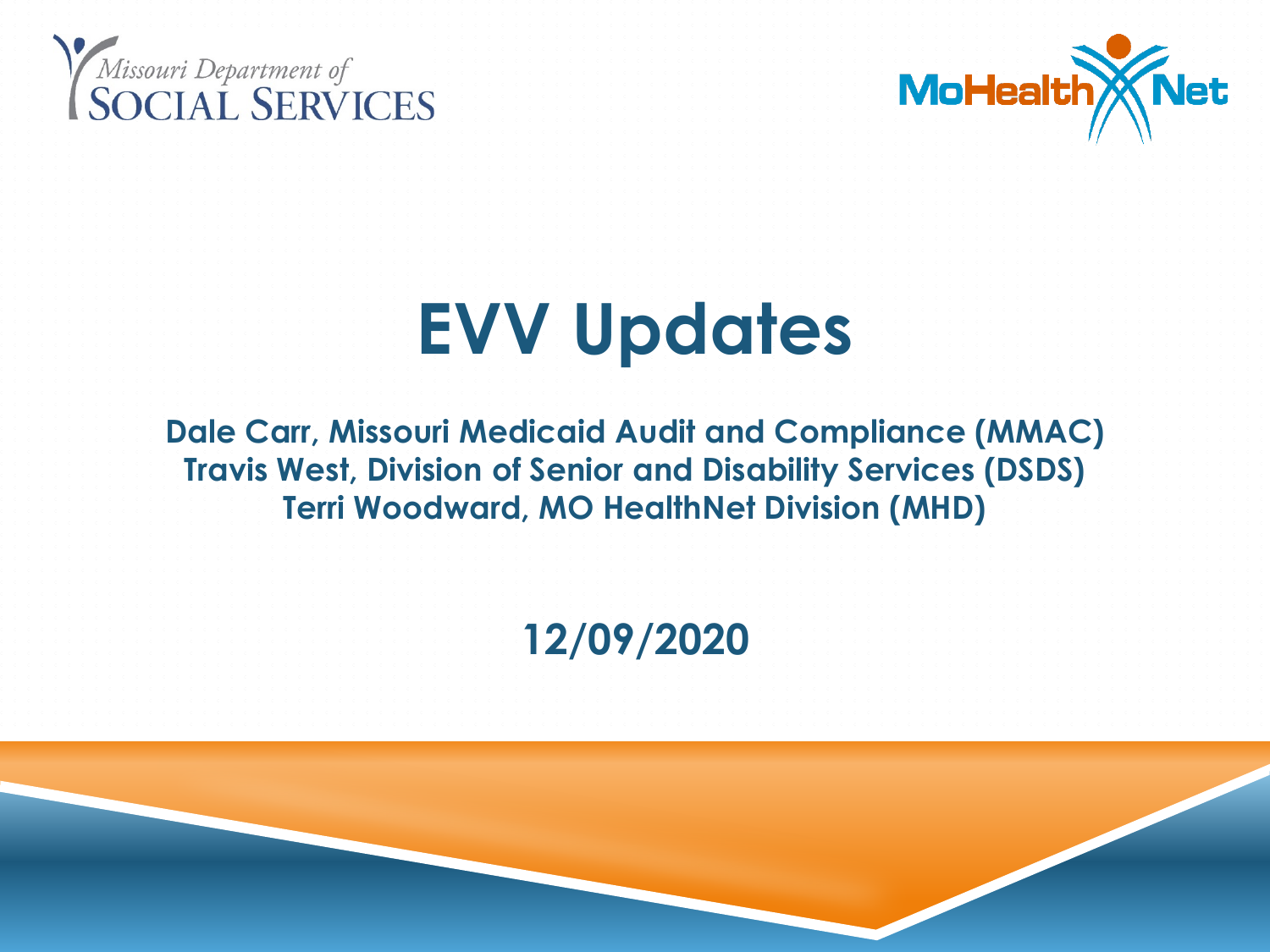#### **21ST CENTURY CURES ACT PROVISIONS UNDER SECTION 12006**

• The 21<sup>st</sup> Century Cures Act requires all states to utilize an electronic form of visit verification for all personal care services paid for with Medicaid funds.

 Original deadline – January 1, 2019 Federal Extension – January 1, 2020 ► Good Faith Extension – January 1, 2021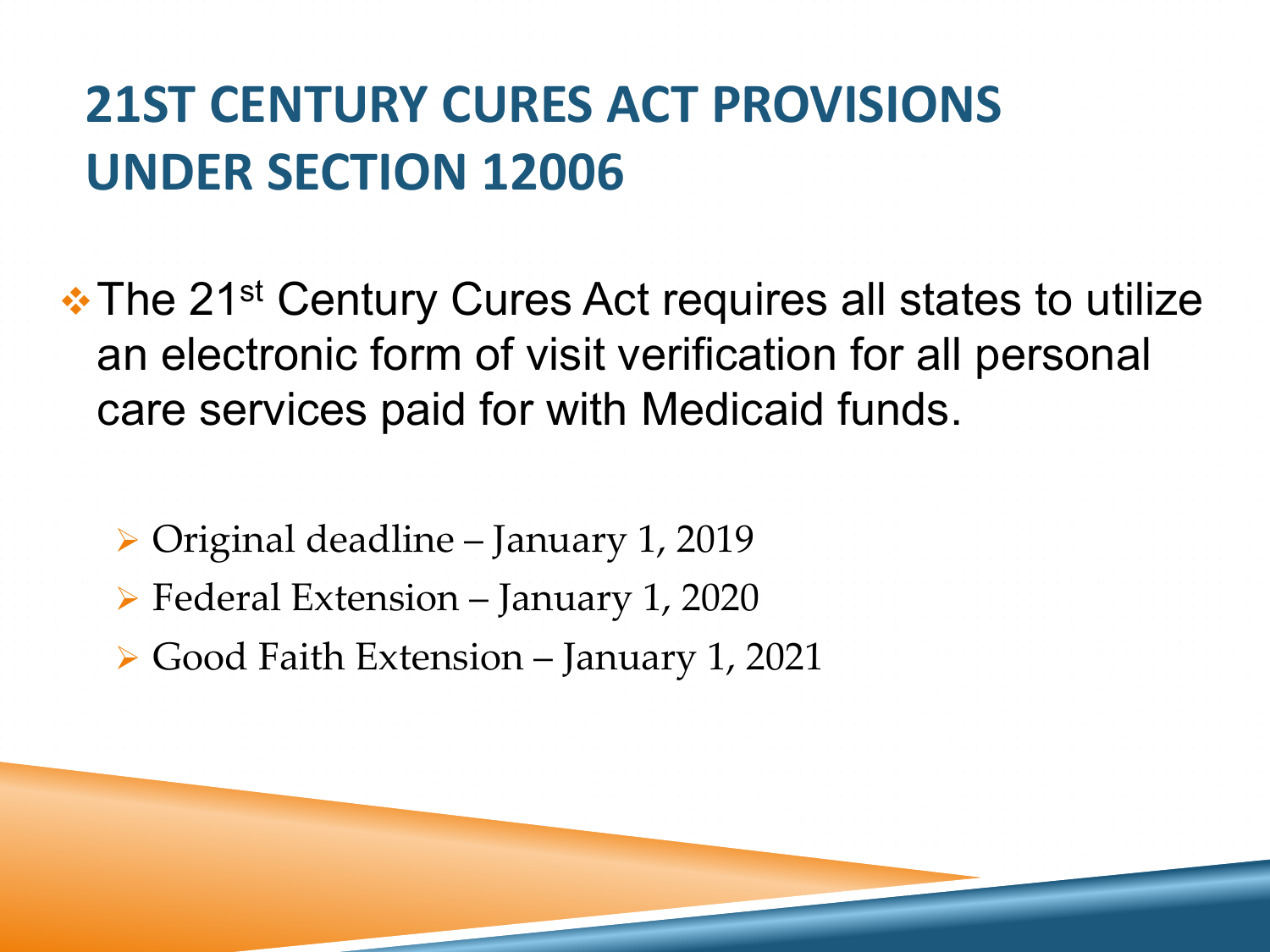#### **STATUS OF EVV**

•In-home service providers should be consistently using EVV for ALL participants.

State staff are advising/educating participants of EVV requirements at time of assessment, reassessment, and as needed to ensure participants understand the reason for the requirement and risks imposed as a result of refusing to use EVV.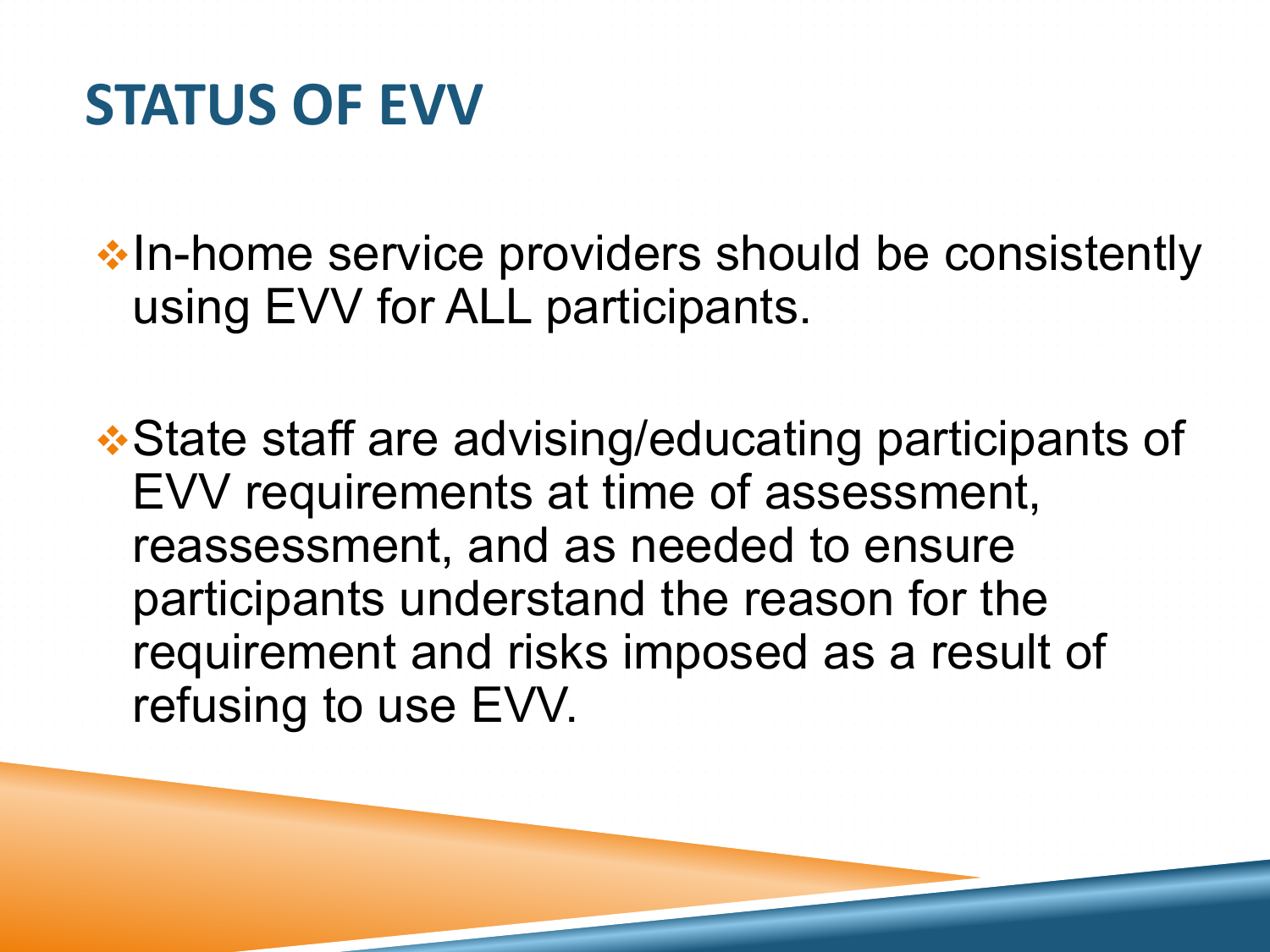# **AGGREGATOR UPDATE**

 **\*\* The Request for Proposal (RFP) for the aggregator solution** was posted for bid and the bidding period has closed. Aggregator proposals are currently under review with an anticipated award date in early 2021.

**• Following the aggregator contract award, interfacing** specifications with the aggregator solution will be shared with EVV vendors and testing will begin.

**Exaller A** Providers are responsible for ensuring their EVV provider is aware of the regulation requirements to interface with the [aggregator solution and is monitoring the State's EVV](https://dss.mo.gov/mhd/providers/electronic-visit-verification.htm)  webpage for guidance.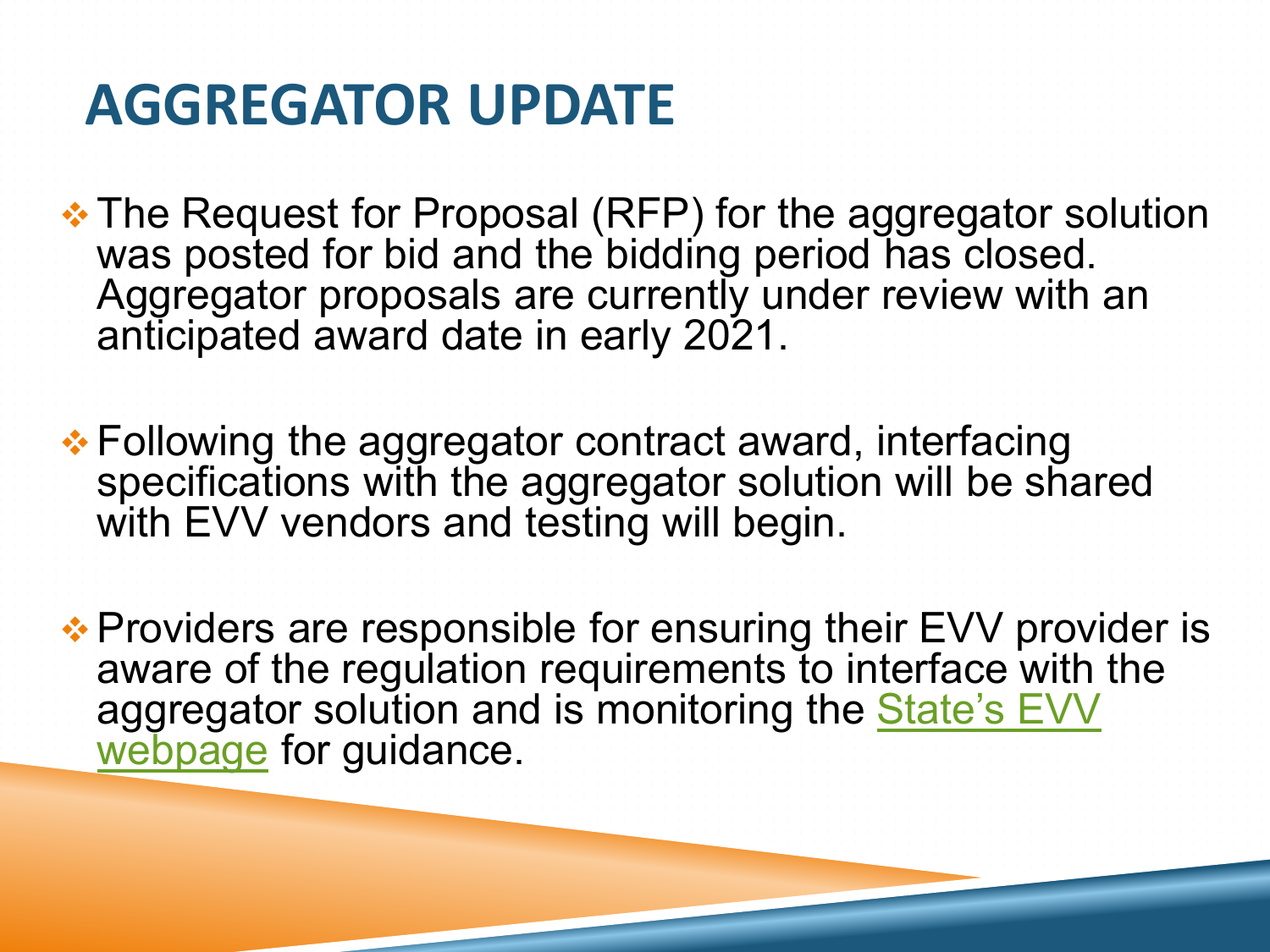# **PREPARING FOR IMPLEMENTATION OF THE AGGREGATOR SOLUTION**

 $\cdot$  **MMAC** is collecting information related to EVV utilization by in-home service providers through completion of an attestation form.

**. • Providers who do not complete the attestation or** indicate they do not anticipate EVV compliance are at risk of losing their contract with MMAC.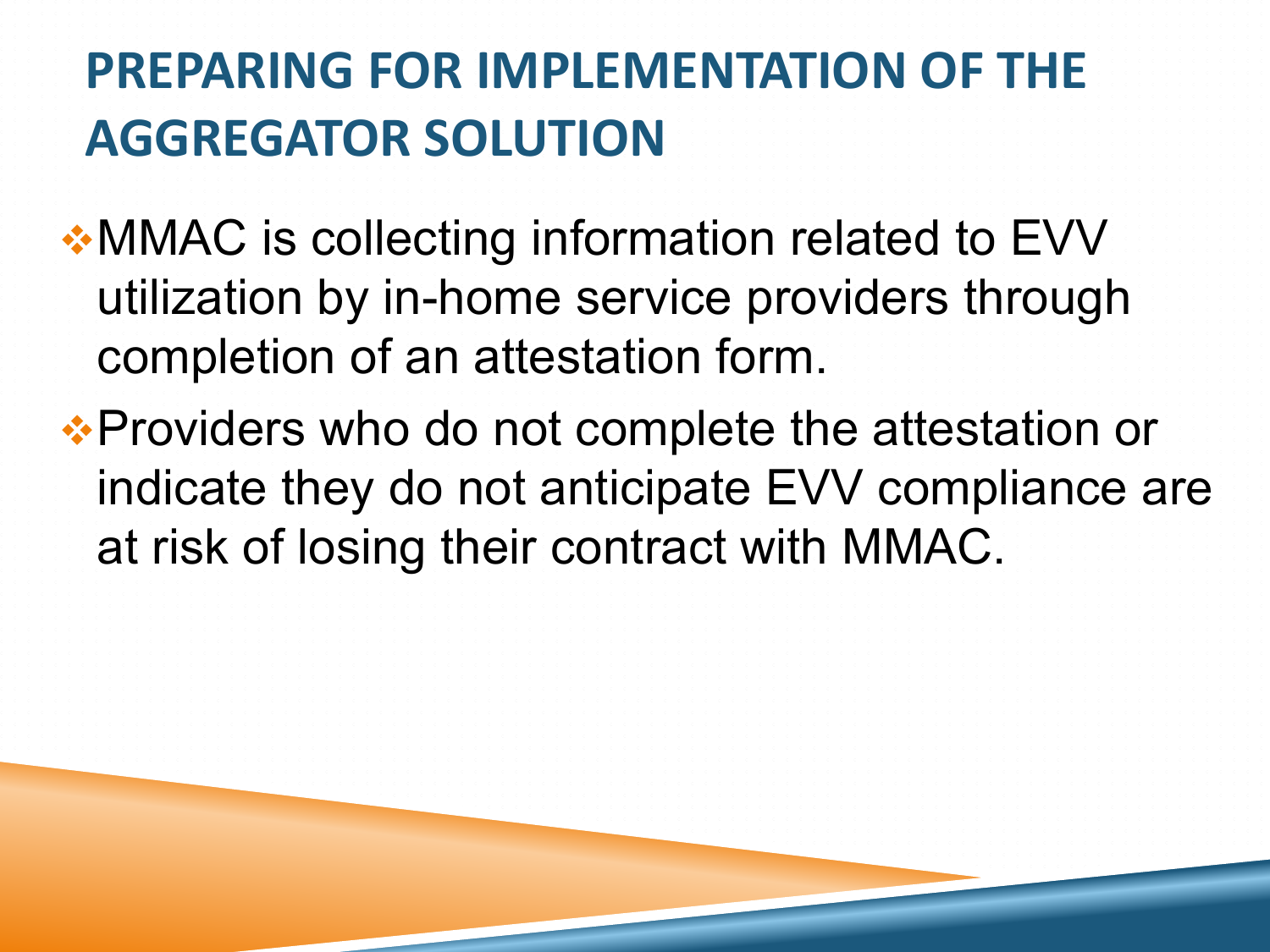# **STATUS OF EVV REGULATION**

**\*The existing regulation (19 CSR 15-9) is limited to** services authorized by DSDS and will be rescinded/replaced effective 01/30/2021.

The new regulation (13 CSR 70-3.320) will be posted on the Missouri Register on 12/15/2020 and includes all services requiring the use of EVV.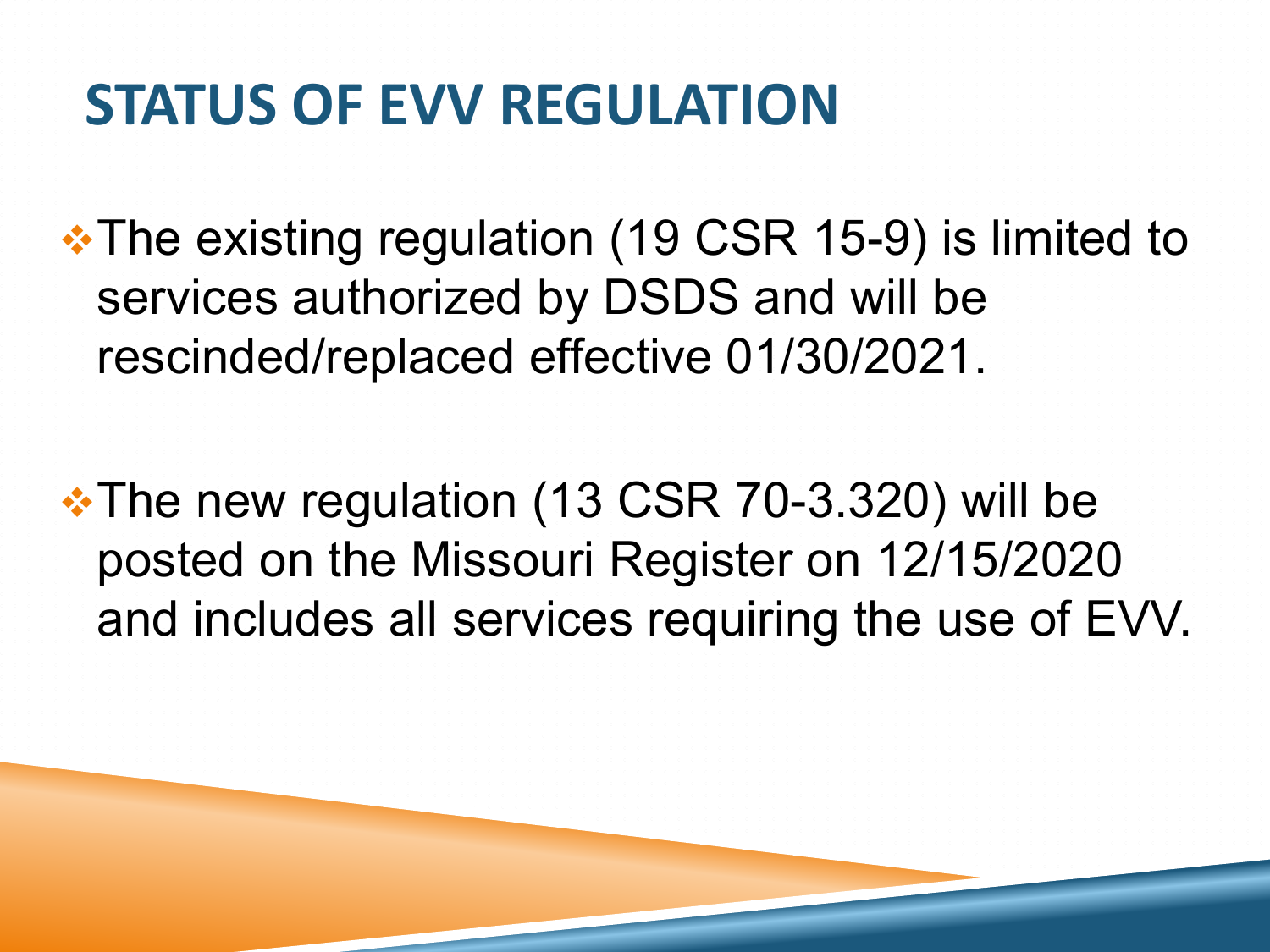**EVV** is applicable to all personal care services offered through the following State departments:

- ▶ Department of Mental Health
	- Division of Developmental Disabilities
- Department of Health and Senior Services
	- Bureau of HIV, STD and Hepatitis
	- Bureau of Special Health Care Needs
		- Division of Senior and Disability Services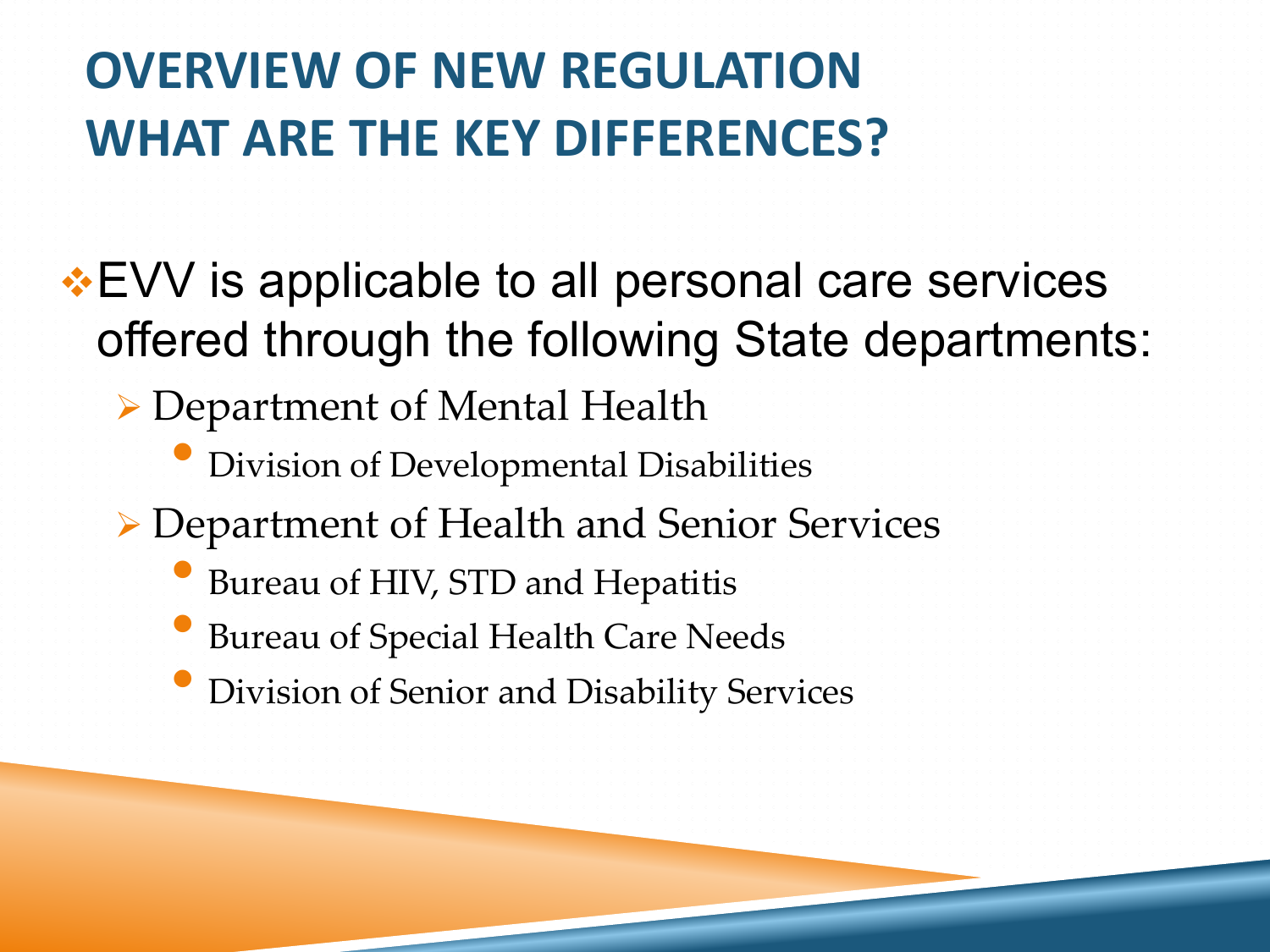Participants who refuse EVV are no longer eligible to receive Medicaid funded personal care services.

 There is no longer an opportunity to opt out of EVV usage.

**► CMS states there are no exceptions.**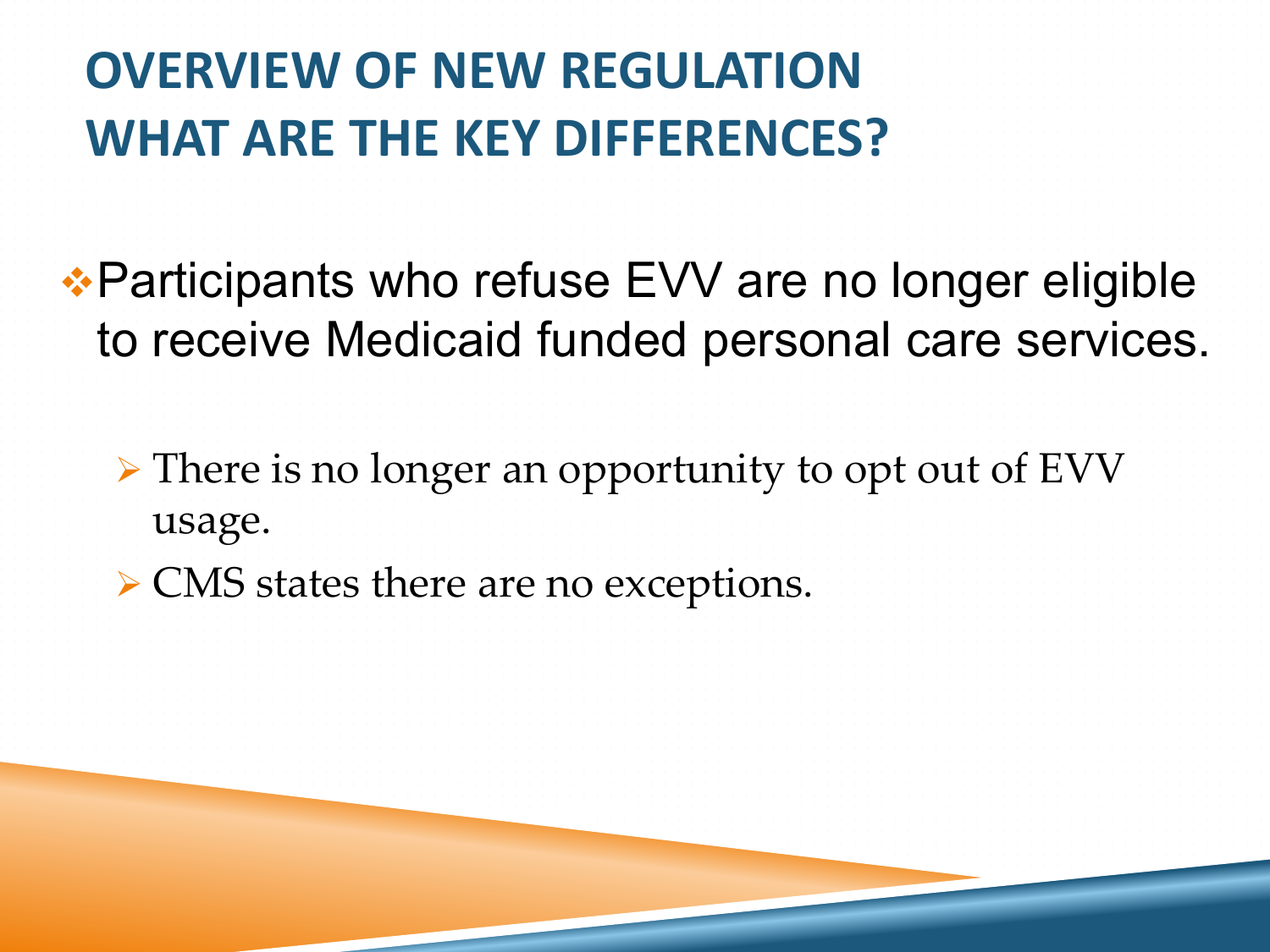**Any entries made after the visit has concluded or** ♦ updates to an existing entry will require a manual entry into the EVV system.

**Any entry made to modify visit details must include** ◆ the following information:

- Date of the entry or modification
- > Time of the entry or modification
- $\triangleright$  Reason for the entry or modification
- $\triangleright$  Identity of the person making the entry or modification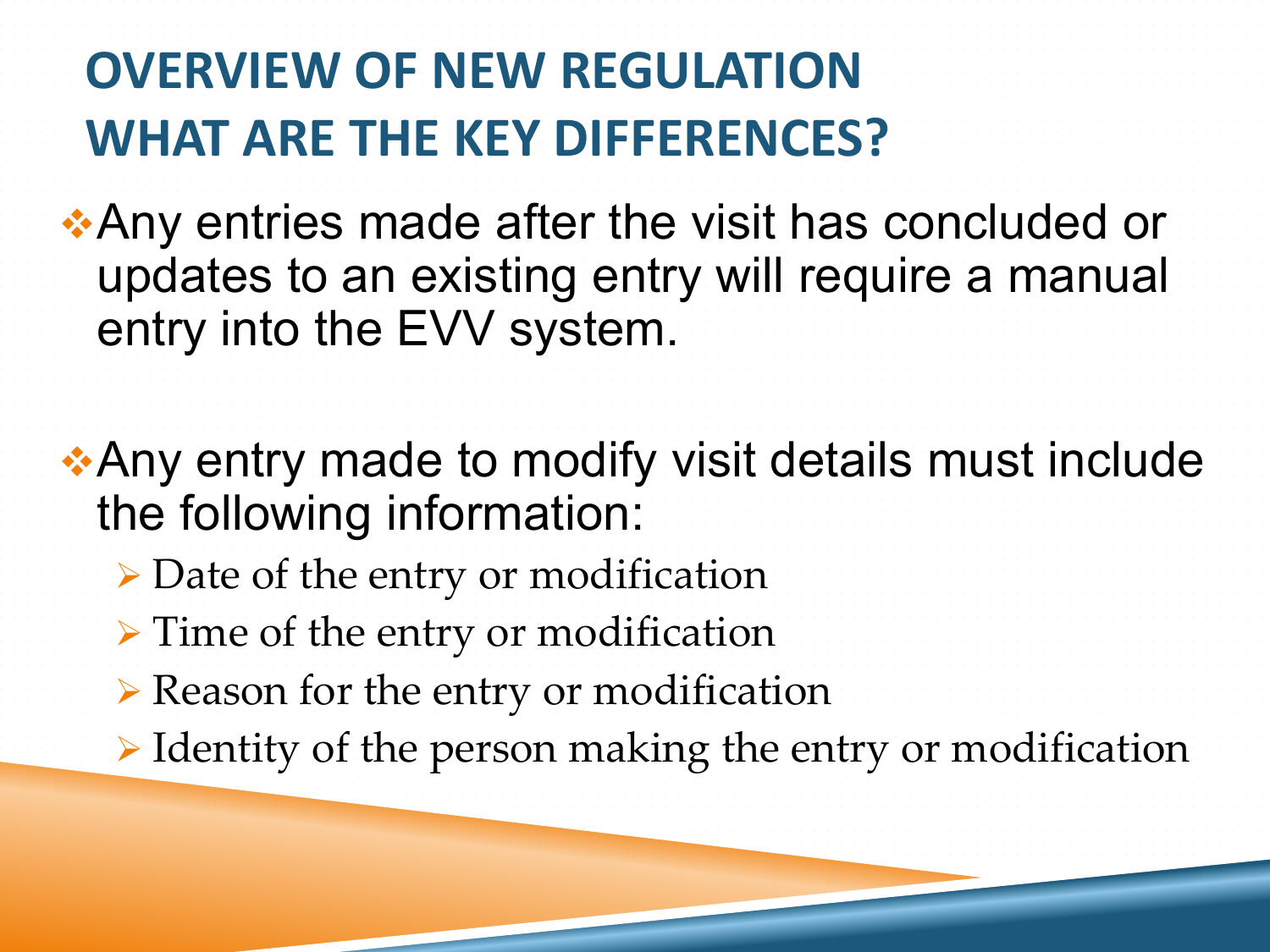**. • State will use data to identify trends at a high level.** If issues are discovered, additional documentation may be requested/audited.

 $\cdot$  If adjustments are made, a paper timesheet may be used as supporting documentation, but the paper timesheet does not replace the requirement to enter the information into the EVV system.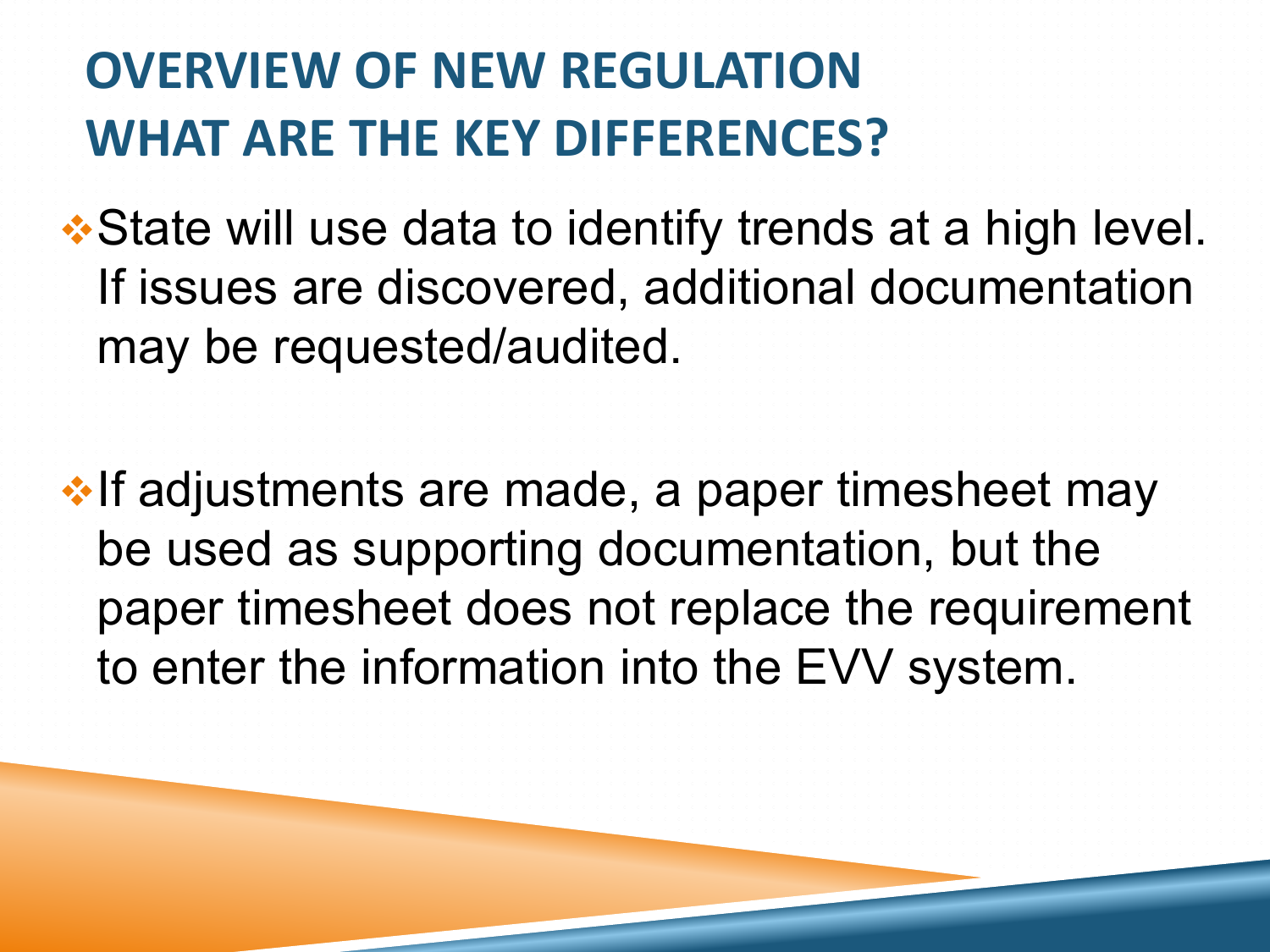#### \*Requirement to verify location

- ▶ CMS requires location to be verified through use of location technology such as GPS for all EVV systems using mobile devices for data collection.
- GPS not required if a landline phone is utilized.
- GPS not required if there is a fixed object in the home of the participant.